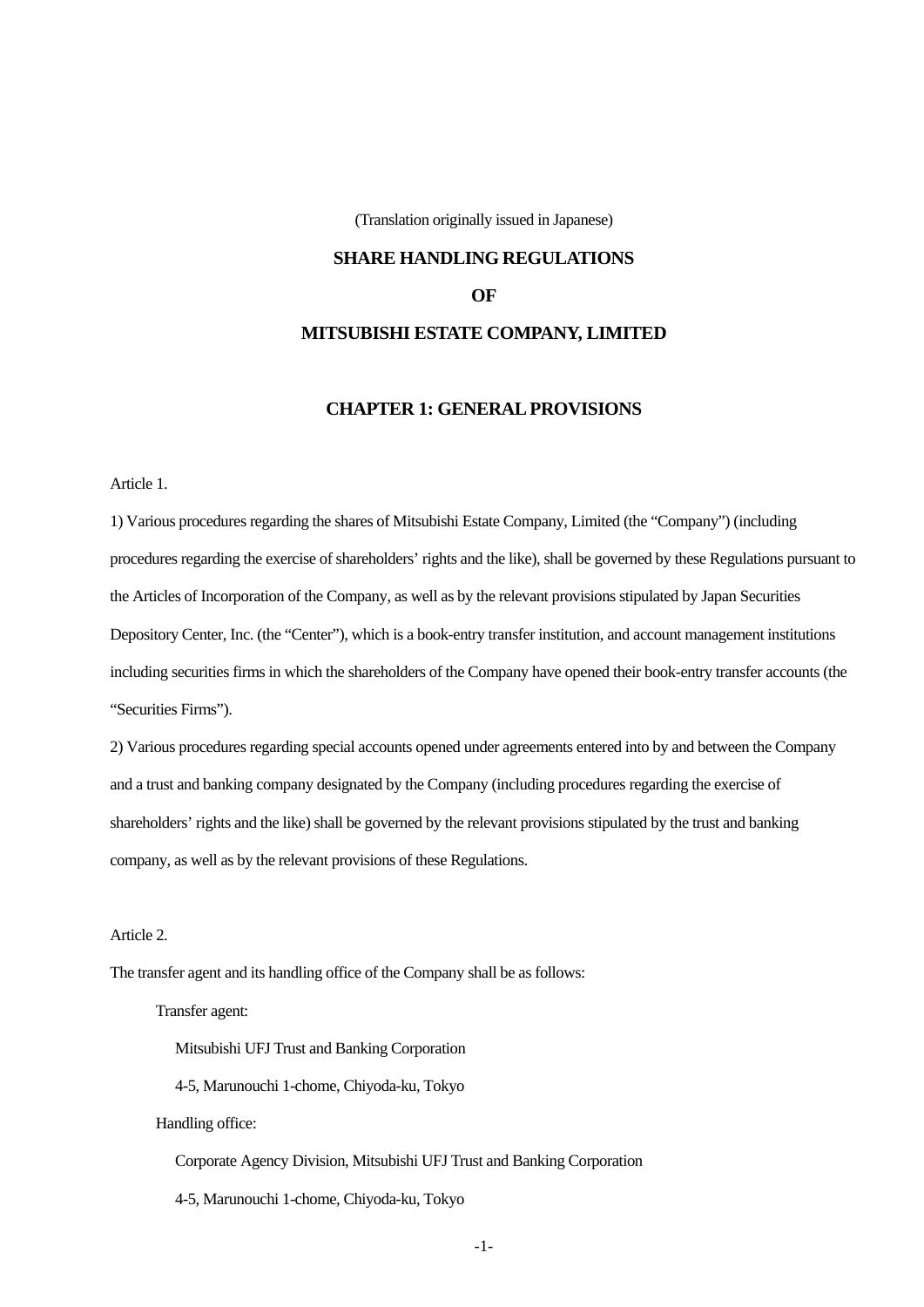Article 3.

1) Any request or notification made pursuant to these Regulations shall be prepared in the form specified by the Company; provided, however, that this clause shall not apply to cases in which the request or the notification is made through the Securities Firms and the Center or through the Securities Firms, as well as the case prescribed in Article 21, Paragraph 1), of these Regulations.

2) If the request or notification prescribed in the preceding paragraph is submitted by a proxy, a power of attorney, to which the shareholder has provided a seal beside a name inscription (such power of attorney requiring the entries of the name or designation and the address of the mandatory), shall be submitted. Moreover, if the shareholder needs to obtain the consent of his/her curator or assistant to submit the request or notification prescribed in the preceding paragraph, the shareholder shall submit a document evidencing the consent of his/her curator or assistant.

3) If the request or notification prescribed in Paragraph 1) is made through the Securities Firms and the Center or through the Securities Firms, the Company may handle the request or notification as having been submitted by the shareholder himself/herself.

4) The Company may request the person who has submitted the request or notification prescribed in Paragraph 1) to submit a document evidencing that he/she is a shareholder or a proxy of a shareholder.

5) If the Company requests the document prescribed in the preceding paragraph, the Company shall not accept the request or notification prescribed in Paragraph 1) unless the document is submitted.

# **CHAPTER 2: REGISTRATION OR RECORD IN THE REGISTER OF SHAREHOLDERS, ETC.**

Article 4.

1) The Company registers or records entries in the register of shareholders based on the information stated in the notice to all of the shareholders, which the Company has received from the Center.

2) If the Company receives a notice from the Center regarding revisions to the entries in the register of shareholders, such as changes to the address or the like of the persons registered or recorded in the register of shareholders (the "Shareholders, etc.,"), the Company shall register or record the changes in the register of shareholders in accordance with the notice.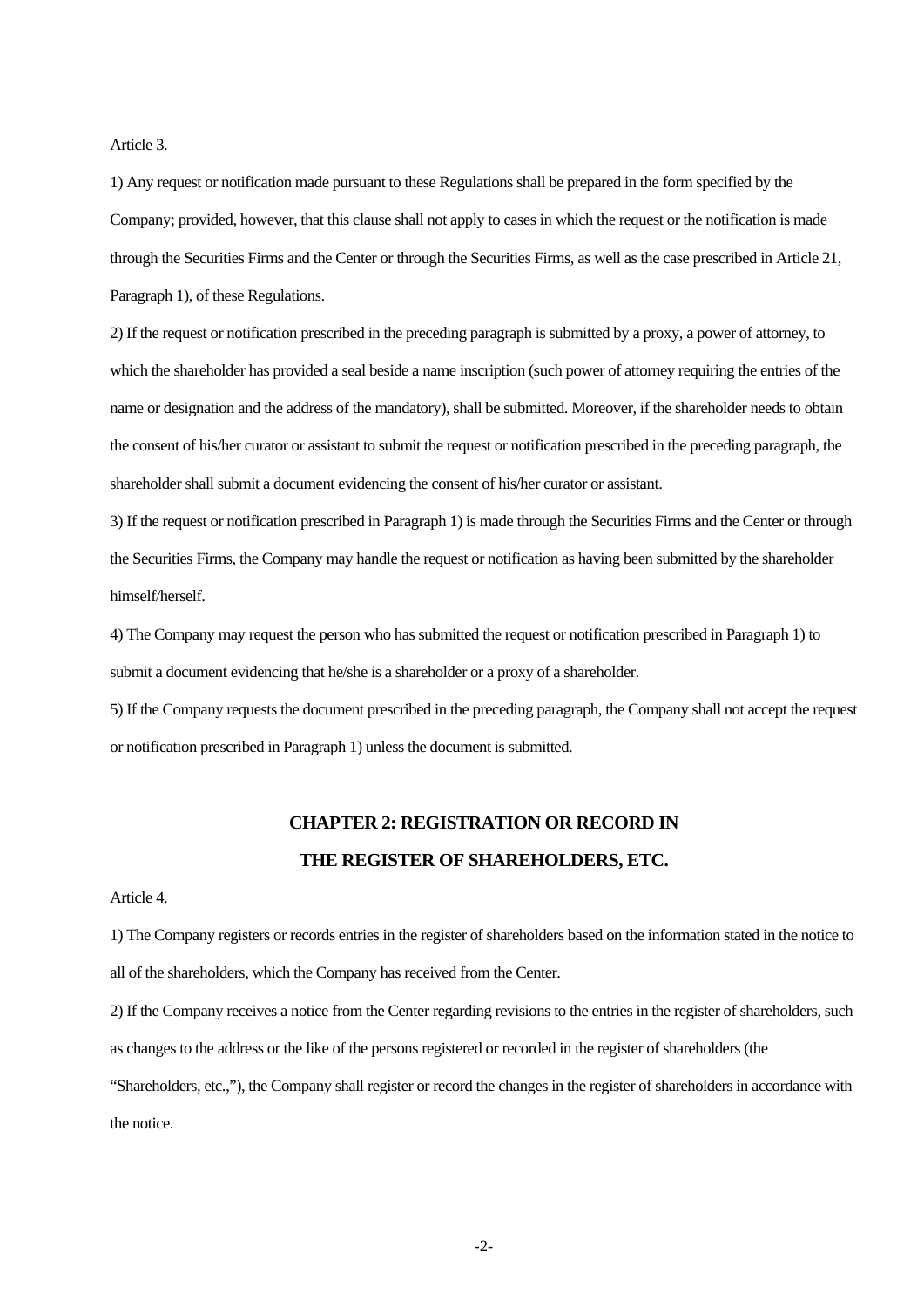3) In addition to cases under the two preceding paragraphs, in cases provided for by laws or ordinances such as the issuance of new shares, the Company registers or records entries in the register of shareholders regardless of the notice given by the Center.

#### Article 5.

The register of shareholders of the Company shall be registered or recorded using characters and symbols specified by the Center.

## **CHAPTER 3: VARIOUS NOTIFICATIONS**

#### Article 6.

1) The Shareholders, etc., of the Company must notify the Company of the names or designations and addresses thereof. 2) The notification prescribed in the preceding paragraph or any change thereto must be notified through the Securities Firms and the Center in accordance with the relevant provisions stipulated by the Center; provided, however, that this clause shall not apply to the cases set forth in Article 4, Paragraph 3), of these Regulations.

## Article 7.

1) Shareholders, etc., who reside abroad must assign their standing proxies in Japan or designate a location as the location for receiving notices sent from the Company, and notify the Company of their standing proxies or this location. 2) The standing proxies shall be included in the Shareholders, etc., in Paragraph 1) of the preceding Article. 3) The notification prescribed in Paragraph 1) or any change thereto must be notified through the Securities Firms and the Center in accordance with the relevant provisions stipulated by the Center; provided, however, that this clause shall not

apply to the cases set forth in Article 4, Paragraph 3), of these Regulations.

#### Article 8.

1) If shares are owned by a corporation, the corporation shall notify the Company of the name and position of one (1) representative of the corporation.

2) The notification prescribed in the preceding paragraph or any change thereto must be notified through the Securities Firms and the Center in accordance with the relevant provisions stipulated by the Center; provided, however, that this clause shall not apply to the cases set forth in Article 4, Paragraph 3), of these Regulations.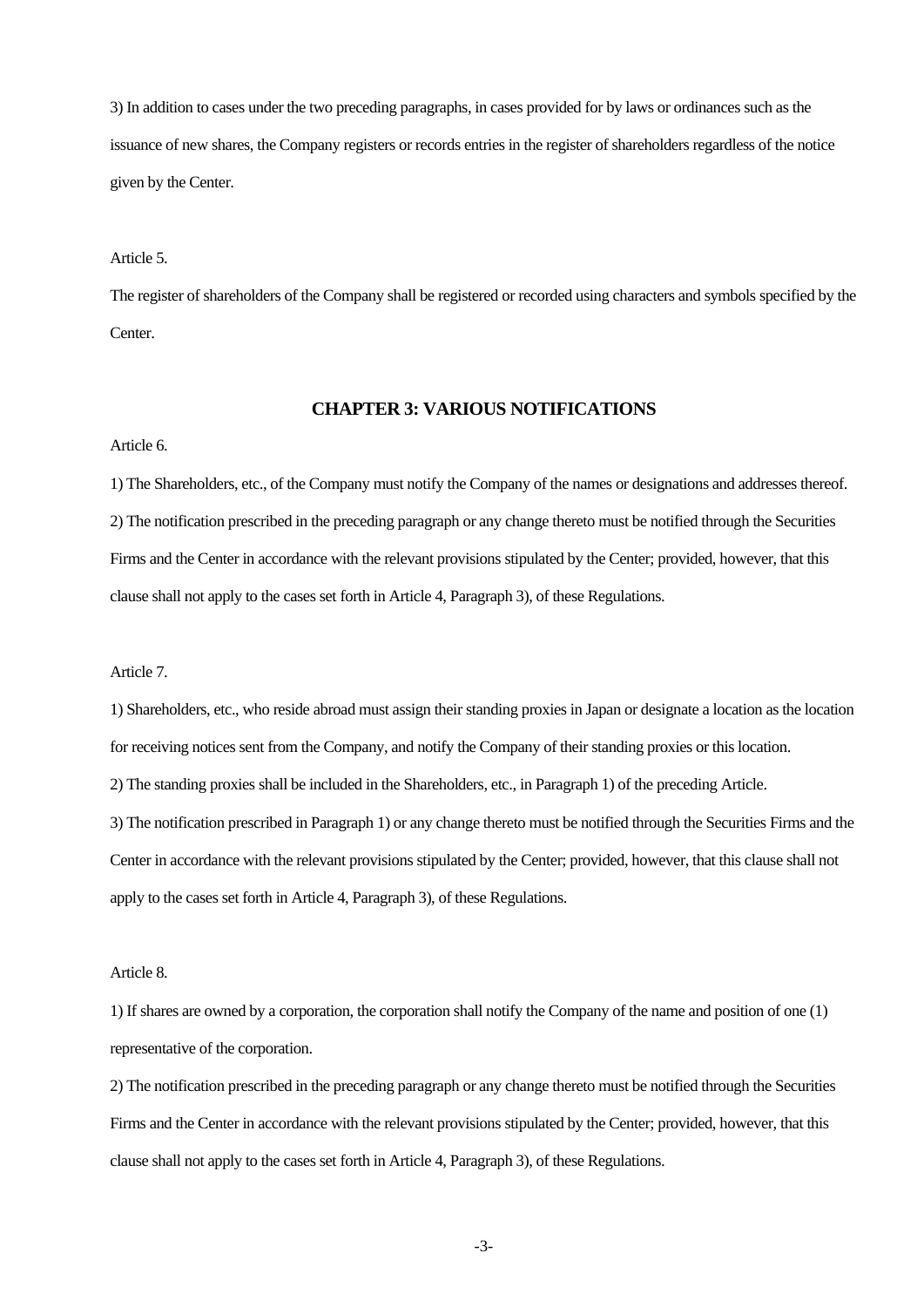3) If shares are owned by an unincorporated association or foundation, the two preceding paragraphs shall apply *mutatis mutandis,* and the same notification procedure shall similarly apply to any change thereto.

#### Article 9.

1) Shareholders who jointly own shares must appoint one (1) representative and notify the Company of the name or designation and address of the representative.

2) The notification prescribed in the preceding paragraph or any change thereto must be notified through the Securities Firms and the Center in accordance with the relevant provisions stipulated by the Center; provided, however, that this clause shall not apply to the cases set forth in Article 4, Paragraph 3), of these Regulations.

#### Article 10.

1) A statutory agent such as a person with parental authority or a guardian must notify the Company of its name or designation and address.

2) The notification prescribed in the preceding paragraph or any change thereto or cancellation thereof must be notified through the Securities Firms and the Center in accordance with the relevant provisions stipulated by the Center; provided, however, that this clause shall not apply to the cases set forth in Article 4, Paragraph 3), of these Regulations.

#### Article 11.

1) If any notification by a shareholder is submitted to the Company, in addition to the notifications set forth in Articles 6 through 10, the notification shall be made through the Securities Firms and the Center or through the Securities Firms unless any method is otherwise specified by the Company; provided, however, that this clause shall not apply to the cases set forth in Article 4, Paragraph 3), of these Regulations.

2) Any notification that cannot be received or commissioned by the Securities Firms shall be notified to the transfer agent.

## **CHAPTER 4: PURCHASE OF SHARES NOT CONSTITUTING A FULL UNIT**

## Article 12.

In case a shareholder makes a request of the Company to purchase shares not constituting a full unit, a method by which the request for the purchase reaches, through the Securities Firms and the Center, the handling office of the transfer agent set forth in Article 2 of these Regulations shall be employed in accordance with the relevant regulations stipulated by the Center.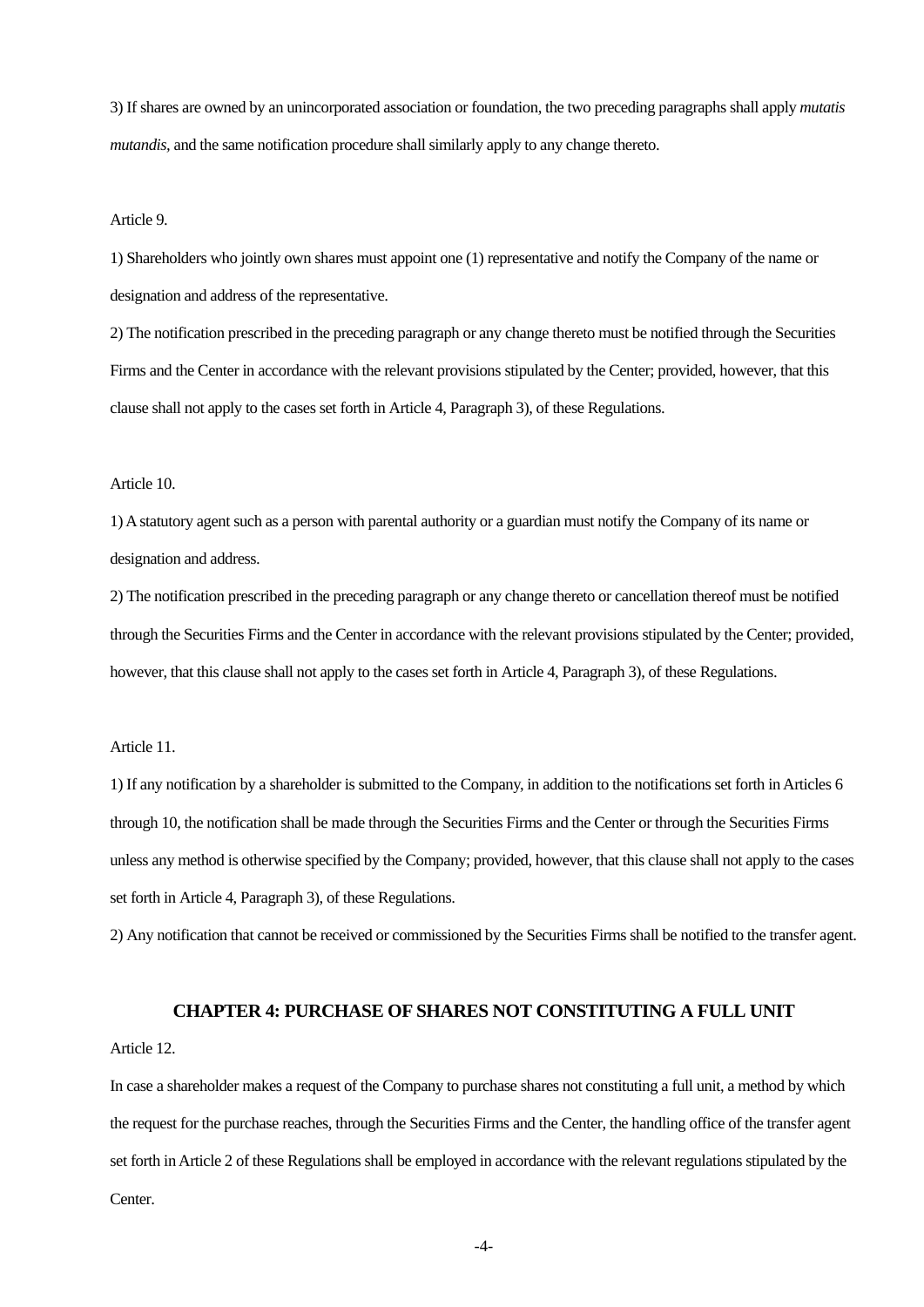#### Article 13.

1) In case of a request under the preceding Article, the purchase unit price per share of shares not constituting a full unit shall be the last price of the Company's stock in trading at the market opened by Tokyo Stock Exchange on the day on which the request prescribed in the preceding Article reaches the handling office of the transfer agent; provided, however, that the purchase unit price per share shall be the first trading price effected on any day subsequent to such day if there is no trading on that day or that day falls on a holiday of the Tokyo Stock Exchange.

2) The purchase price shall be the product obtained by multiplying the number of shares to be purchased by the purchase unit price per share prescribed in the preceding paragraph.

#### Article 14.

1) The Company shall pay proceeds for the purchase to a shareholder who has requested the purchase of shares not constituting a full unit on the fourth (4th) business day after the day immediately subsequent to the day on which the purchase price is determined, unless otherwise provided for by the Company.

2) If the purchase price is a price cum rights, such as one relating to the dividends from surplus and/or a stock split, the proceeds for purchase shall be paid by the relevant record date.

#### Article 15.

The title to the shares not constituting a full unit, for which a request for purchase has been made, shall be transferred to the account of the Company on the day on which the payment procedure of the proceeds for purchase was completed pursuant to the preceding Article.

# **CHAPTER 5: ADDITIONAL PURCHASE OF SHARES NOT CONSTITUTING A FULL UNIT**

#### Article 16.

In case a shareholder who own shares not constituting a full unit requests an additional purchase of shares not constituting a full unit by requesting that the Company sell the number of shares that would constitute one unit together with the shares he/she holds, a method by which the request for the additional purchase reaches, through the Securities Firms and the Center, the handling office of the transfer agent set forth in Article 2 of these Regulations, shall be employed in accordance with the relevant regulations stipulated by the Center.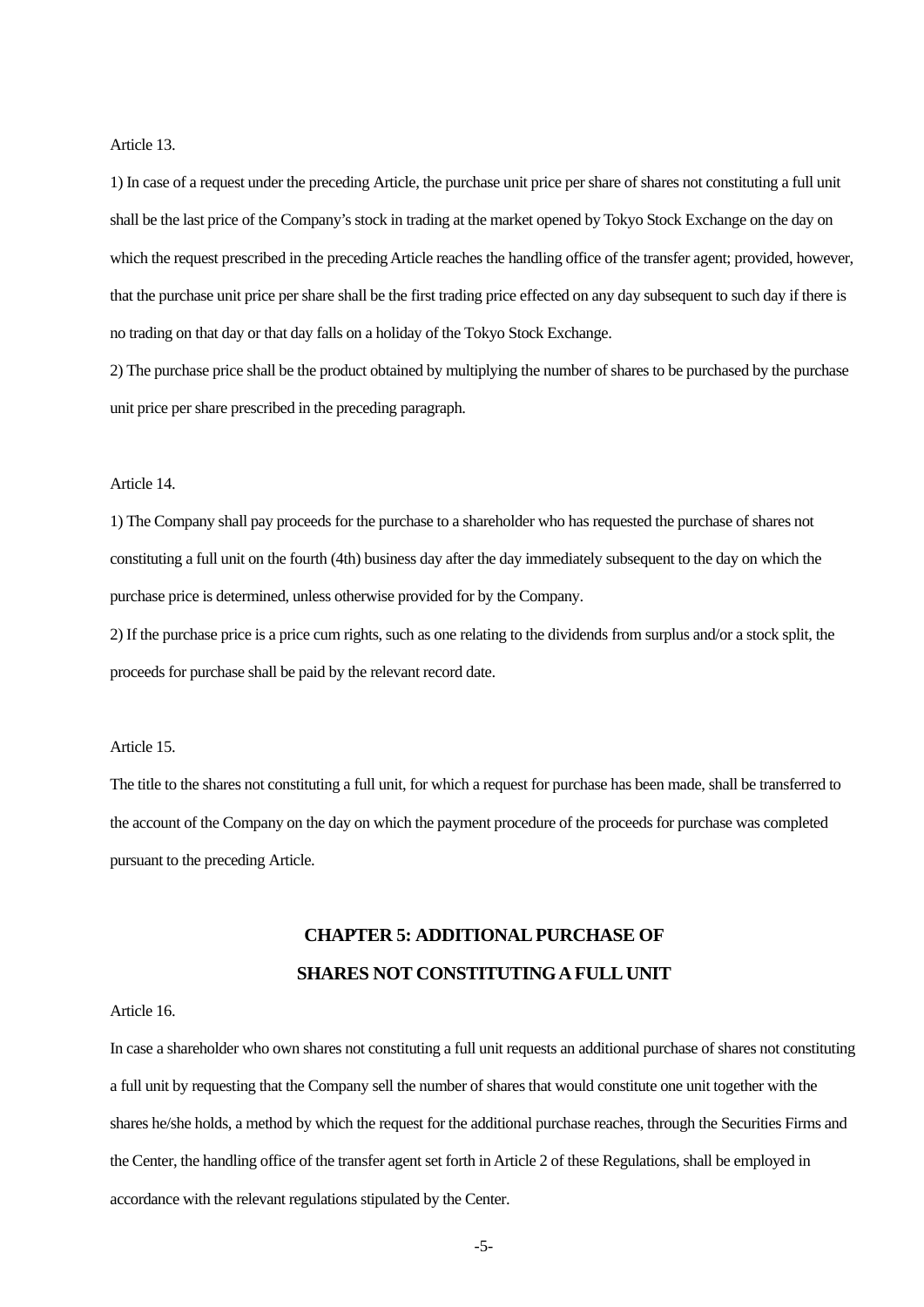### Article 17.

In case the total number of shares in relation to which requests for additional purchase are made in one day exceeds the number of the transferable shares of treasury stock held by the Company on that day, the requests for additional purchase made on that day are ineffective.

## Article 18

1) The unit price per share of shares to be additionally purchased shall be the last price of the Company's stock in trading on the Tokyo Stock Exchange on the day on which the relevant request for additional purchase prescribed in Article 16 reaches the handling office of the transfer agent; provided, however, that the unit price per share of shares to be additionally purchased shall be the first trading price effected on any day subsequent to such date if there is no trading on that day or that day falls on a holiday of the Tokyo Stock Exchange.

2) The price of shares to be additionally purchased shall be the product obtained by multiplying the number of shares subject to the request for additional purchase by the unit price per share of shares to be additionally purchased prescribed in the preceding paragraph.

#### Article 19.

1) The Company suspends the acceptance of any requests for additional purchase during the period commencing on the 10th business day prior to the dates mentioned below and ending on any of these dates.

(1) March 31

- (2) September 30
- (3) Other dates on which shareholders are determined

2) In addition to the periods in the preceding paragraph, the acceptance of requests for additional purchase can be suspended if the Company or the Center deems it necessary.

## Article 20.

With respect to the shares not constituting a full unit that are additionally purchased in relation to which a request has been made by a shareholder, a transfer of title corresponding to those shares into the shareholder's account will be applied for on the day on which the Company has confirmed a remittance of the proceeds into the bank account designated by the Company.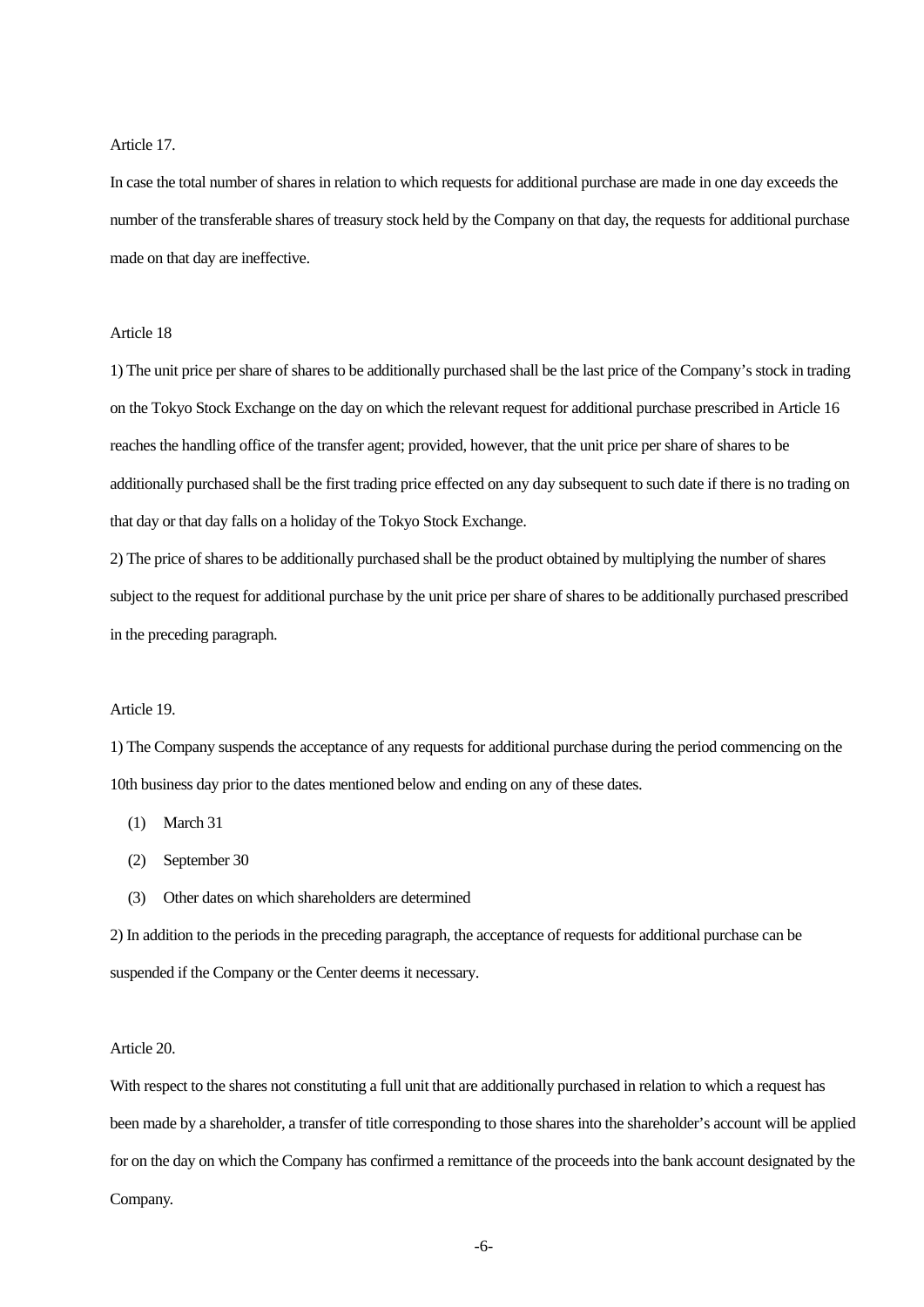# **CHAPTER 6: PROCEDURE FOR THE EXERCISE OF MINORITY SHAREHOLDERS' RIGHTS OR THE LIKE**

## Article 21.

1) In case minority shareholders' rights or the like, which are set forth in Article 147, Paragraph 4), of the Law Concerning Book-Entry Transfer of Corporate Bonds, Stocks, etc. (the "Book-Entry Transfer Law"), are directly exercised against the Company, they shall be exercised by a written document to which the shareholders' names and seals have been affixed, after requesting the Individual Shareholder Notification (as defined in Article 154, Paragraph 3), of the Book-Entry Transfer Law).

2) With respect to the exercise of minority shareholders' rights prescribed in the preceding paragraph, Paragraphs 2), 4) and 5) of Article 3 shall be applied.

#### Article 22.

In case that a shareholder requests the Company to notify shareholders of the summary of a proposal that the shareholder intends to submit at the next general meeting of shareholders with respect to the purposes of the meeting of shareholders, if the description with regard to the proposal that the shareholder requests the Company to notify the shareholders exceeds the volume below, the Company may provide the summary in the Reference Documents for the General Meeting of Shareholders.

(1) Reason for the proposal

400 characters in Japanese per proposal

(2) Matters to be described in the Reference Documents for the General Meeting of Shareholders if the proposal refers to the election of Directors and Independent Accounting Auditors

400 characters in Japanese per candidate (Provided, however, that if the nominee is a candidate for Outside Director and the volume of information for the matters notified by the proposing shareholder, which fall under Article 74, Paragraph 4) of the Enforcement Regulations of the Company Law (the "Election Proposal Reference Information"), regarding each nominee exceeds 400 characters in Japanese, then the number of characters above 400 which is reasonably determined by the Company in view of the content of such Election Proposal Reference Information, overall volume of relevant information and other factors may be allowed.)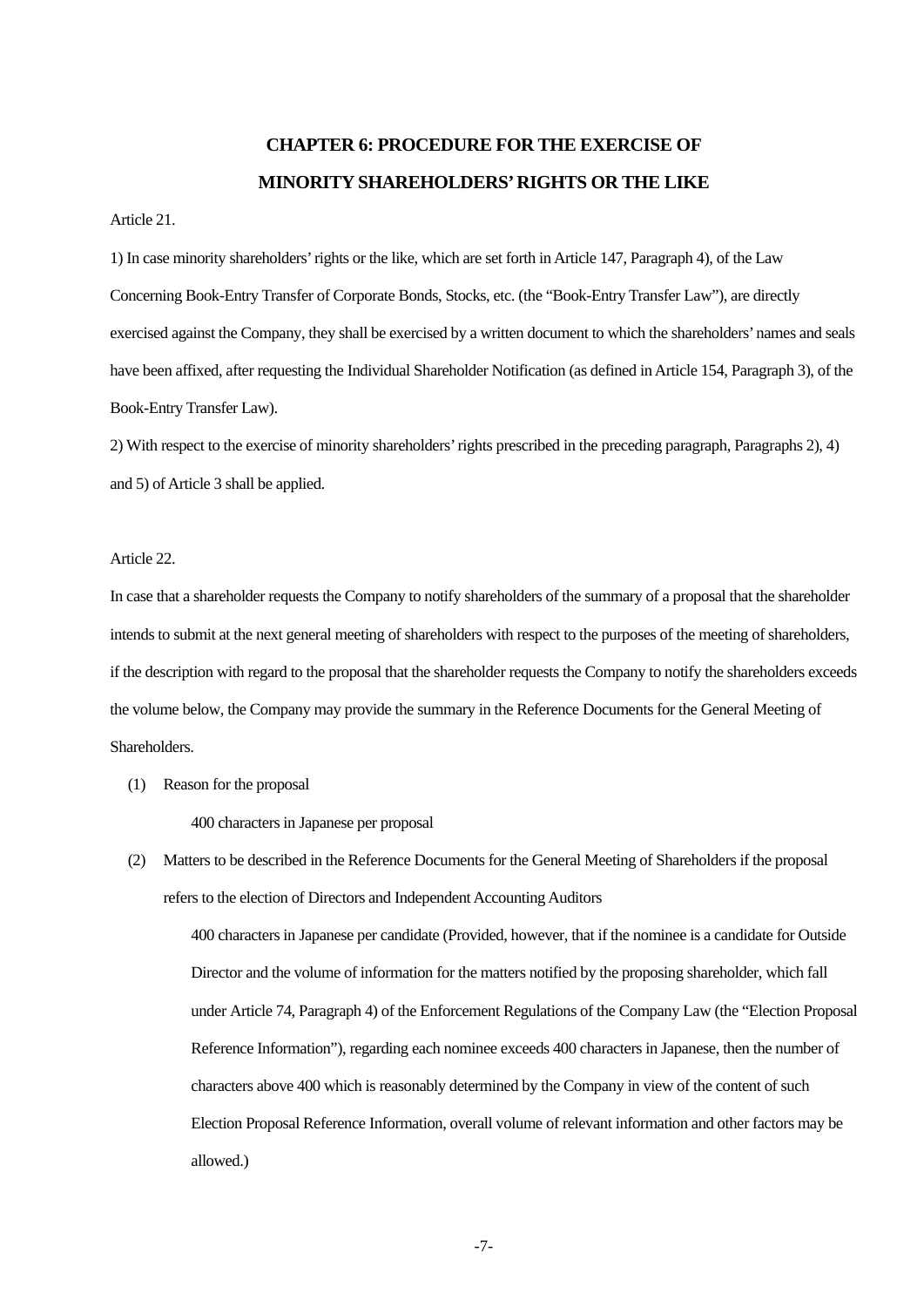#### **CHAPTER 7: FEES**

Article 23.

- 1) Handling fees for the Company's shares shall be free of charge.
- 2) The fees paid by the Shareholders, etc., to the Securities Firms or the Center shall be borne by the Shareholders, etc.

### **CHAPTER 8: MISCELLANEOUS PROVISIONS**

## Article 24.

The Company may request that the Center notify all of the shareholders of the Company in accordance with Article 151, Paragraph 8), of the Book-Entry Transfer Law, if any of the following items occur:

- (1) if the Company is required to do so to notify its shareholders in accordance with laws or ordinances, listing rules, the Company's Articles of Incorporation and other regulations (the "Laws or Ordinances, etc.");
- (2) if the Company is required to do so to publicly announce or supply government and other public offices or any stock exchange (financial instruments exchange) with shareholder-related information in accordance with the Laws or Ordinances, etc.;
- (3) if the Company intends to take an action for the common benefit of shareholders of the shares transferred through the Book-Entry Transfer System such as the implementation of a hospitality program for shareholders;
- (4) if the Company is required to do so to avoid the occurrence of delisting, cancellation of a license or any other adverse situation that threatens to cause damage to the Company or any shareholder;
- (5) if the Company intends to provide information or to solicit shareholders, or to confirm information regarding shareholders or their shareholding status in connection with a tender offer and any other large-scale share acquisition regarding the Company's shares or any proposal for such intention (including potential ones; the "Large-Scale Acquisition, etc.");
- (6) if the Company is required to do so to implement, extend, revise, renew, exercise or abolish anti-takeover measures of the Company or if the Company intends to provide information with, solicit or confirm the intent of its shareholders with regard to the anti-takeover measures of the Company;
- (7) if the Company is required to do so to appropriately reflect the possibility of a considerable change in shareholders or their shareholding status since the latest notification to all of the shareholders in the register of shareholders, in view of the trading circumstances of the Company's shares, fluctuations in the Company's stock price in the market, the lapse of time or other factors; or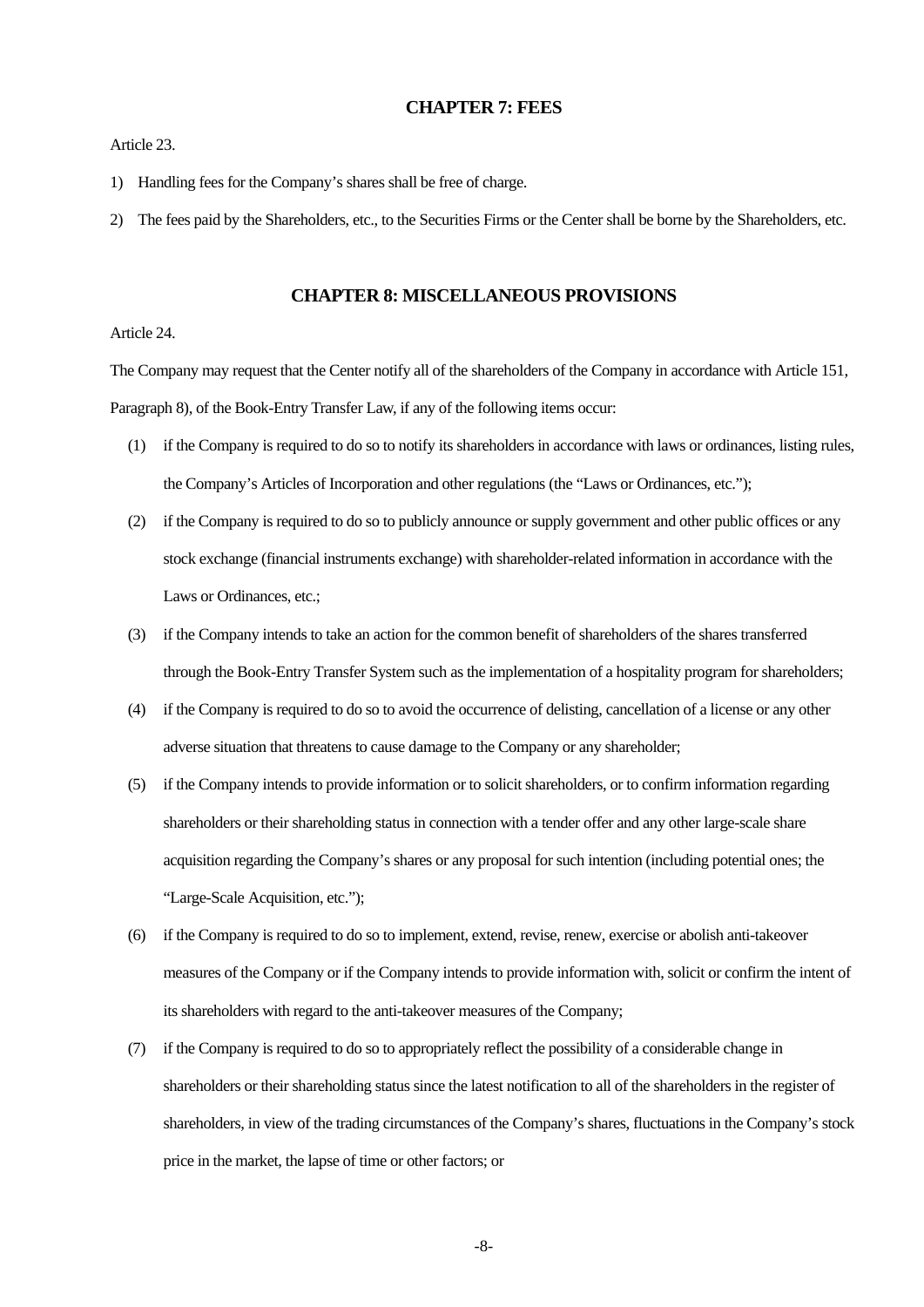(8) if the Board of Directors of the Company has reasonably judged it necessary to confirm information regarding shareholders or their shareholding status at a certain date for the sake of the common interests of its shareholders.

#### Article 25.

The Company may request that the Center or the Securities Firms provide information pursuant to Article 277 of the Book-Entry Transfer Law, if any of the following items occur:

- (1) if the consent of the participant is obtained;
- (2) if the Company is required to do so to confirm whether self-purporting shareholders are authentic shareholders;
- (3) if the Company is required to do so to confirm whether a shareholder satisfies the conditions for exercising certain shareholder's rights;
- (4) if the Company is required to do so to publicly announce or supply government and other public offices or any stock exchange (financial instruments exchange) with shareholder-related information in accordance with the Laws or Ordinances, etc.;
- (5) if the Company is required to do so to avoid the occurrence of delisting, cancellation of a license or any other adverse situation that threatens to cause damage to the Company or any shareholder;
- (6) if the Company recognizes the existence of a person who conducts or has the potential to conduct a Large-Scale Acquisition, etc., of the Company's shares or the like (including their joint holders and persons having a special relationship *(tokubetsu kankei-sha),* as well as persons who are involved in said Large-Scale Acquisition, etc.) or reasonably surmises such existence and therefore is required to do so to confirm the information regarding the corresponding persons or their shareholding status;
- (7) if the Company is required to do so to confirm the information regarding a shareholder or his/her shareholding status in the case that the shareholder is likely not to comply with his/her obligations under the Laws or Ordinances, etc., with regard to holding of the Company's shares or the like, or in the case that a shareholder is likely to be considered to be associated with antisocial forces;
- (8) if the Company recognizes the existence of a shareholder who exercises his/her shareholder's rights such as a request (including illegal or improper demands; the "Requests") to the Company (including those who have made such Requests in the past or those who have the potential to make such Requests in the future) or reasonably surmises such existence and therefore is required to do so to confirm the information regarding the corresponding persons or their shareholding status; or